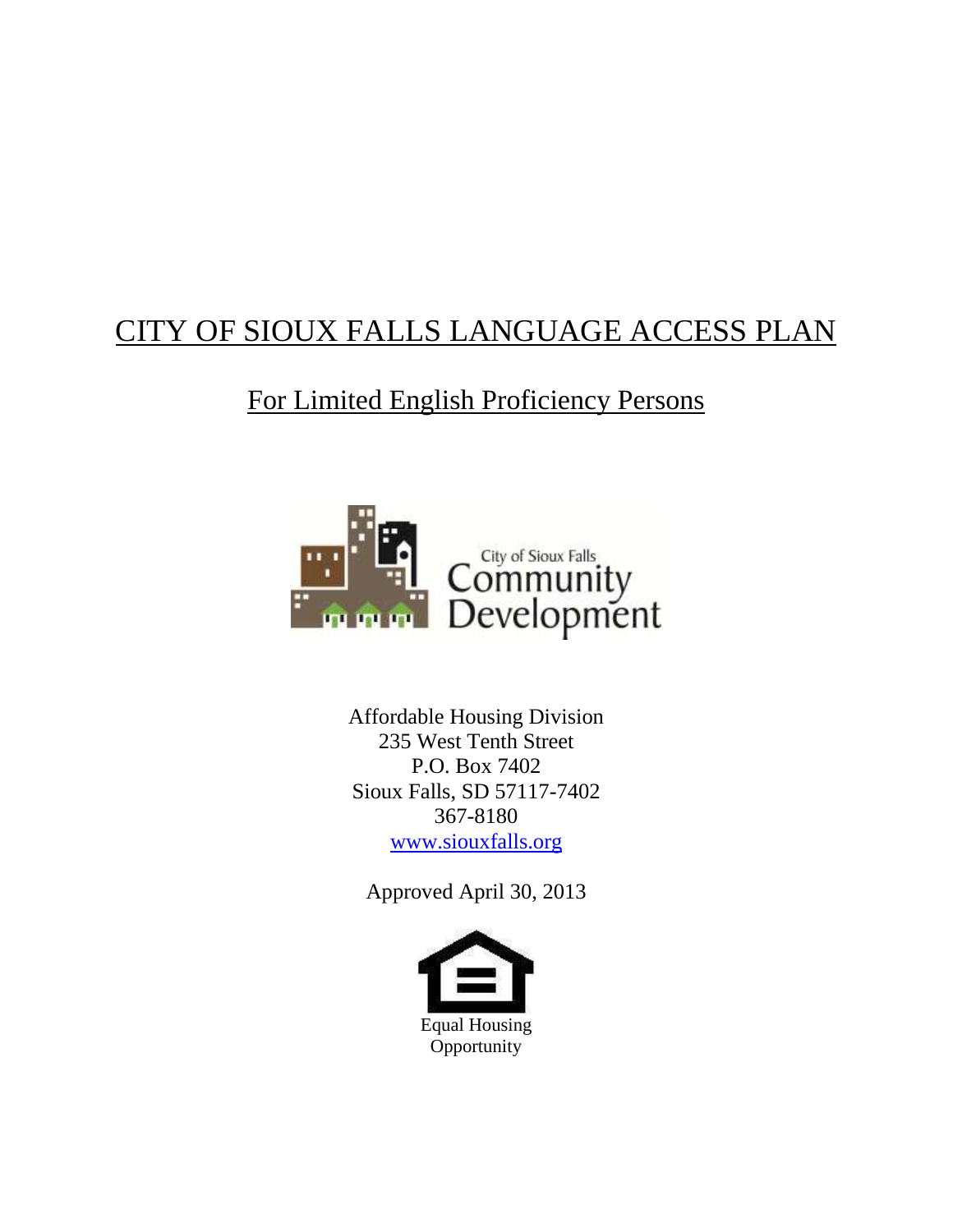#### **Plan Mission and Purpose**

This plan was developed to assist in providing greater access to and participation in the services and programs of the Department of Community Development (CD) of the City of Sioux Falls for residents with Limited English Proficiency (LEP) or no English proficiency. Pursuant to Title VI of the Civil Rights Act of 1964 and the U.S. Department of Housing and Urban Development's Notice of Guidance to Federal Assistance Recipients Regarding Title VI Prohibition Against National Origin Discrimination Affecting Limited English Proficient Persons. This plan promotes greater access to services, programs and activities with the goal of attaining meaningful and understandable access at a level equal to English proficient individuals. It is understood that removing language barriers is critical to achieving access to available services.

#### **Services and Programs**

Community Development provides services intended to improve the availability and quality of housing for low income residents through the Single Family Rehabilitation Program (SFR), the Emergency Mobile Home Repair Program (MHR) and Homebuyers Assistance Program (HBA). The SFR program provides support to income qualified home owners to bring houses up to code compliance status. The MHR program provides support for income qualified owners up to \$2,000.00 for emergency situation repair. The HBA provides down payment assistance to income qualified first time homebuyer up to a limit of \$5,000.00.

In addition to direct home owner and home buyer assistance, Community Development provides funding for income qualified citizens to Bright Futures, a program attempting to motivate households toward economic self-sufficiency; Security Deposit Assistance which attempts to aid in the acquisition of affordable, decent, safe and sanitary rental housing; Tenant-based Rental Assistance which provides direct aid for rental housing and Heartland House which is a transitional housing program for homeless families with children. Other funded programs include Home Modification where grants are provided to make accessibility modifications to rental units occupied by the physically disabled and Repair Affair where grants are provided to make accessibility modification to owner occupied residences for the elderly and disabled.

Community Development also has a designated Fair Housing Coordinator whose responsibility is to develop and implement policies and programs to support city, state and Federal Fair Housing Laws. This is accomplished by working with the City of Sioux Falls Human Relations Commission and the Multi-Cultural Center staff personnel on educational and counseling projects whenever possible.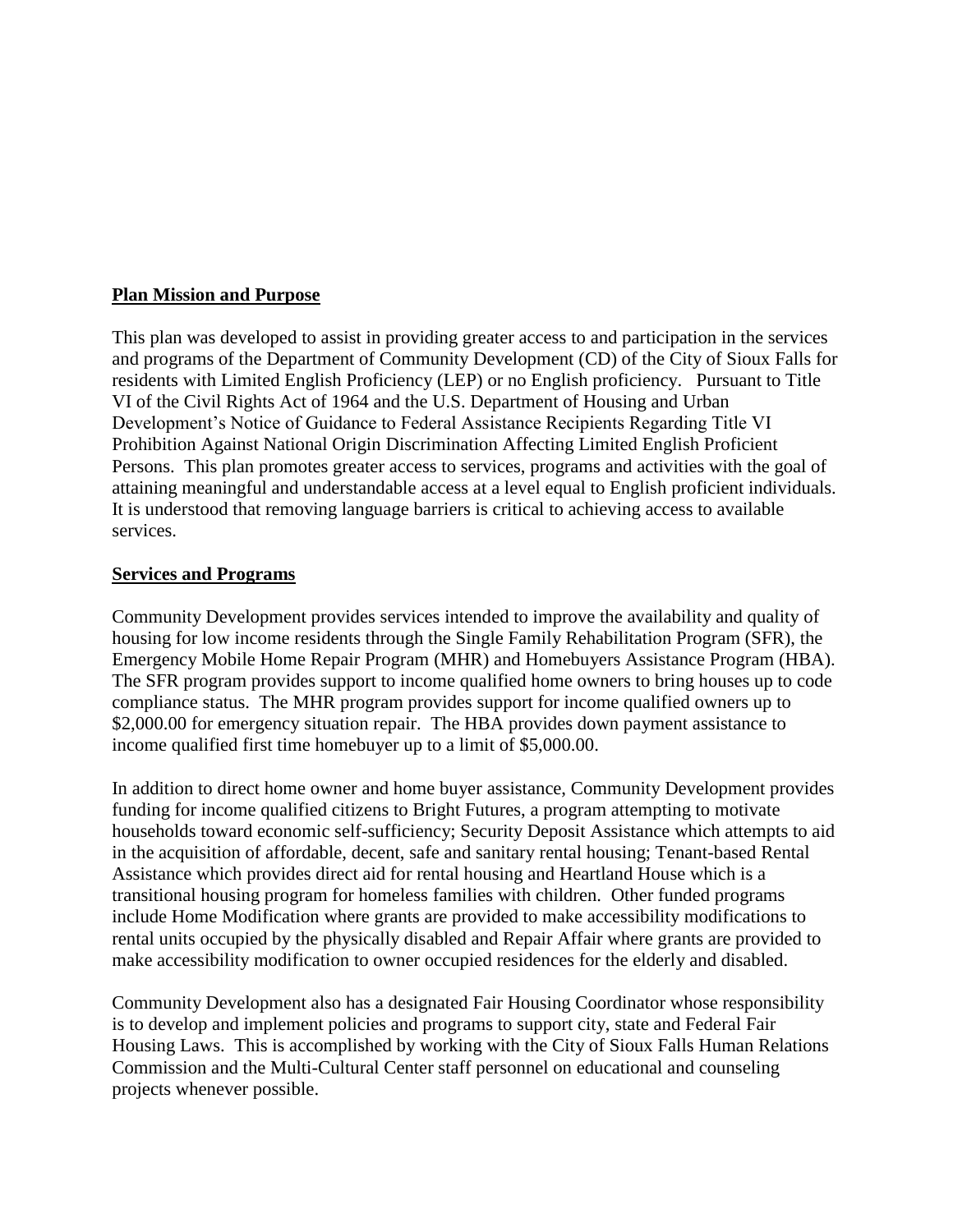### **LEP Population Assessment**

In order to determine the reasonable efforts CD must take to provide appropriate levels of accommodation to LEP residents the following four factors are considered:

1. The number and proportion of LEP persons in the eligible service population.

Sioux Falls Community Development utilized the 2007-2011 American Community Survey 5 Year Estimates, B16001: Language Spoken at Home by Ability to Speak English for Population 5 Years and Over and B05005: Place of Birth for the Foreign-Born Population in the United States. Based upon this data Sioux Falls meets the 1,000 or 5% LEP person threshold for only one language that being Spanish.

2. The frequency with which LEP persons utilize the agency's programs.

The programs provide direct assistance to individuals that must present evidence of eligibility, thereby producing direct contact with the program and staff on a frequent basis. The actual incidence for the calendar year 2012 as reported is 17 or 4.4% of the total for all programs involved of 383. It is the intention of the department to re-evaluate various language requirements on a regular biannual basis. This is due to the current growing influence of African immigration but will not be limited to that ethnic group.

3. The nature and importance of the program, activity or service provided by the program.

Since the programs provide direct financial assistance to qualified households related to housing all activities are of significant importance to the beneficiaries.

4. The availability and cost of additional language accommodations and resources.

The City of Sioux Falls has the ability to call on the Multi-Cultural Center and Lutheran Social Services to provide oral translation services for public meetings and during conversations with LEP applicants at minimal costs to the city and at no cost to applicants. In addition, written translations are available from the same organizations so that the city may provide any program related document in Spanish if required.

#### **Language Access Plan**

As a result of the preceding Four-Factor Analysis, Sioux Falls Community Development will strive to increase the visibility and availability of interpretation services, coordinate the provision of LEP Services within CD, manage document translation, interact with other involved community agencies and monitor the program success. In addition, CD staff will act as liaison and record keeper providing support to any other involved city office to facilitate LEP Customer interaction.